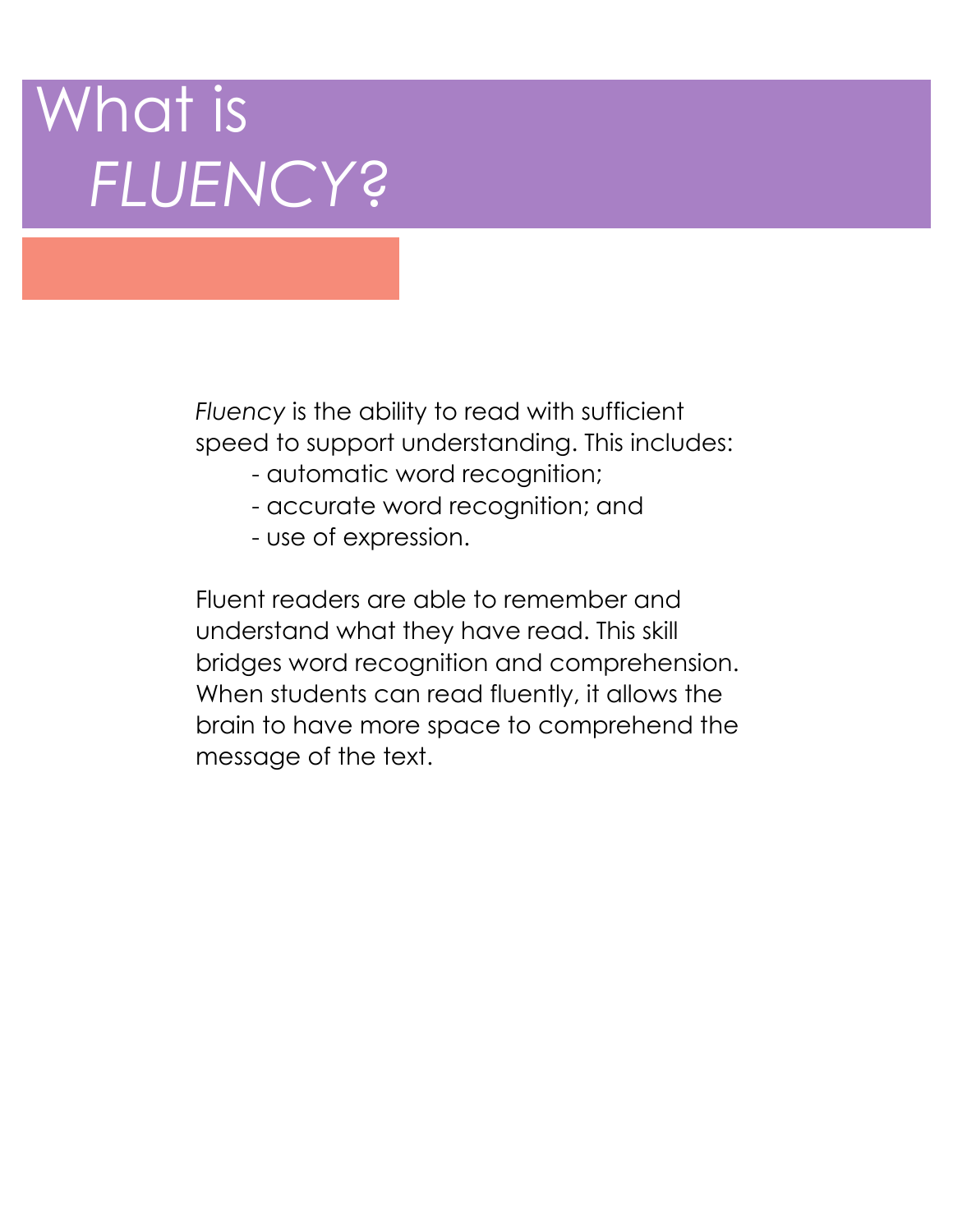# **Fluency Activities**

# **Everyday Fluency**

- $\Box$  Read to your child! When you read aloud with your child, you are giving him/her a model of what fluent reading sounds like. No matter his/her age, it is important for your child to hear fluent reading.
- $\Box$  Find opportunities for your child to listen and follow along with audio recordings. Websites such as Storyline Online (https://www.storylineonline.net) have a variety of recorded stories. Visit your local library to check out the book versions so your child can read along.
- $\Box$  Practice echo reading with your child. Use a less familiar story or text and read small chunks of words, using your finger to track what you are reading. After you finish, let your child echo what you just read, tracking the words. Encourage your child to use the exact same speed and voice tone you used. This is a great activity to use with poetry!
- $\Box$  Reread the same story many times. Repeated reading of a story helps your child to become familiar with the words and sound they make when they are read fluently. You can also encourage your child to reread the same story multiple times, using a timer to see how quickly (and accurately!) your child reads each time he/she goes through the text.

 $\Box$  While reading to your child, read at a pace like you're having a regular conversation. Change your expression to model fluency for your child. Examples: [https://youtu.be/i12X8A5giF0,](https://youtu.be/i12X8A5giF0) [https://youtu.be/4lkFh9y0C1U,](https://youtu.be/4lkFh9y0C1U)<https://youtu.be/0q0eiOyvycg>

### **Finding "Just Right" Books**

Children should be able to read at least 95% of the words in a text correctly. If they can't, the text is too hard for them to read independently. A quick way to check is have your child open the book to the first page and read aloud. If they struggle with five or more words on the first page of the book, it is too difficult.

Instead, you can read that book to them until it is in their independent reading range!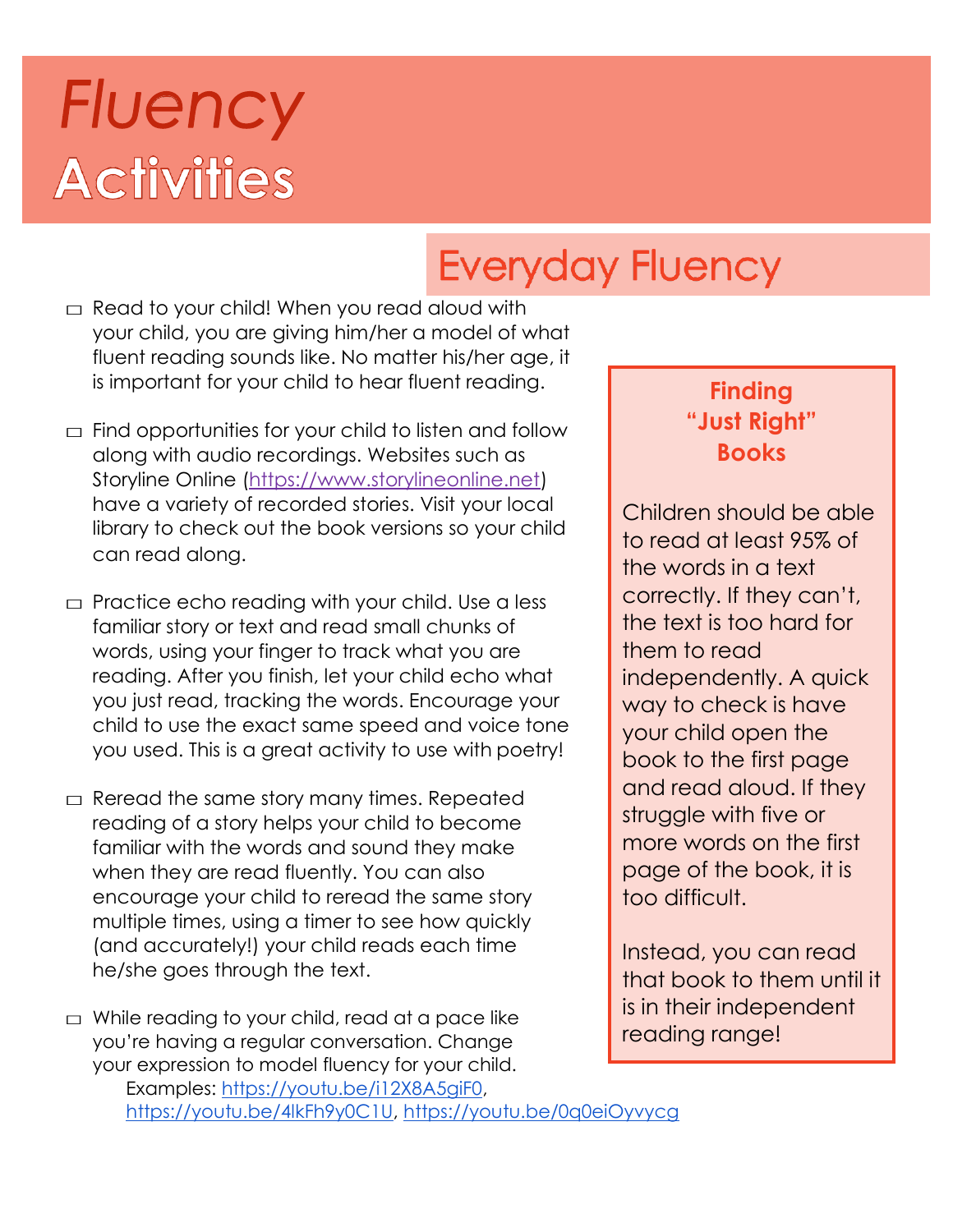- $\Box$  Encourage your child to read independently! Make sure he/she is reading books that are on his/her independent reading level and encourage 20 minutes of reading a night.
- □ When reading a book together, read one sentence aloud at a time. Then, ask your child to read the same sentence aloud right after you. Read fluently and with expression to model these skills for your child.

Examples: [https://youtu.be/Gu-a0nLhZ8I,](https://youtu.be/Gu-a0nLhZ8I) [https://youtu.be/vt1Twhs8KiA,](https://youtu.be/vt1Twhs8KiA) [https://youtu.be/Pm\\_zeF0s8l8](https://youtu.be/Pm_zeF0s8l8)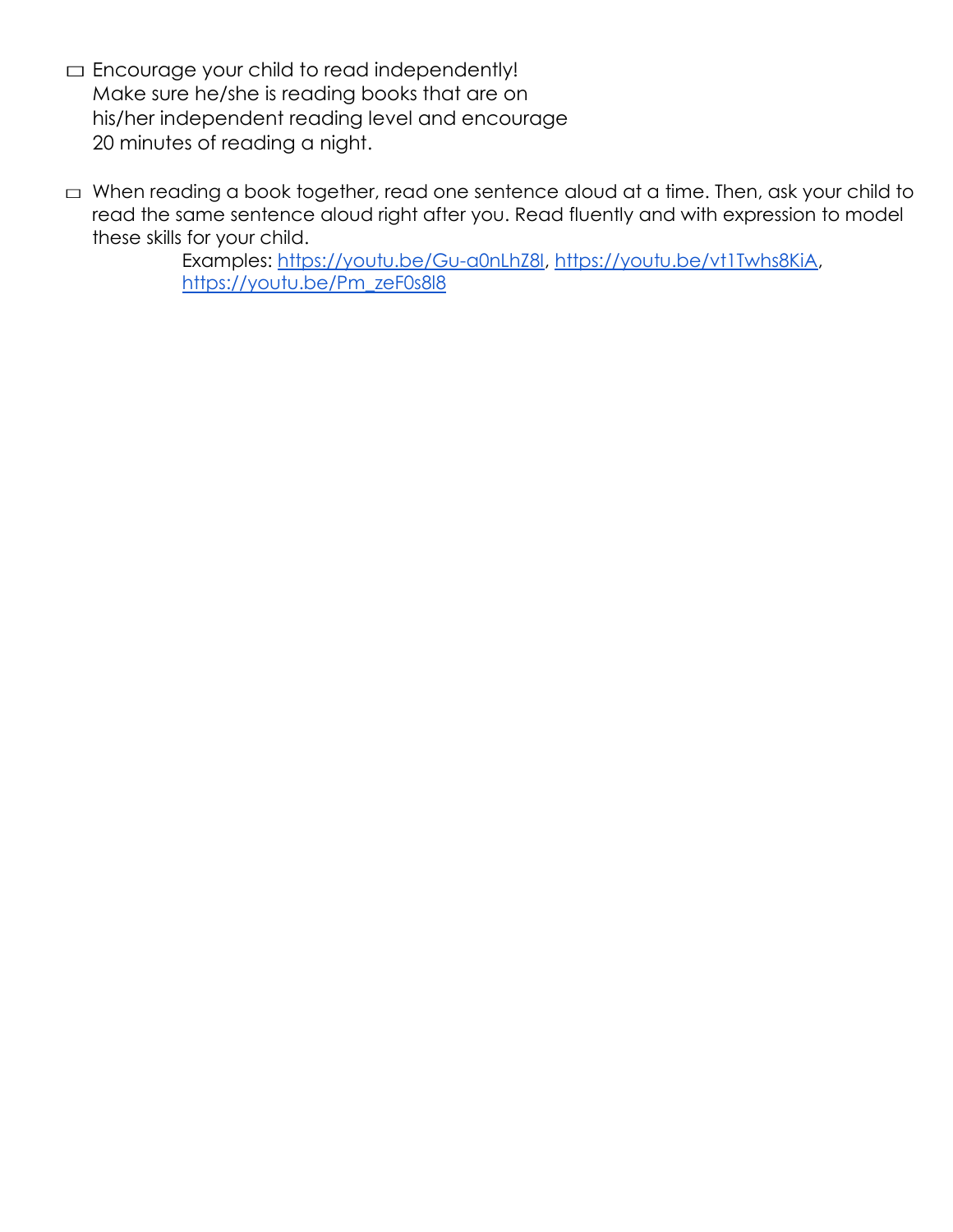## **Sight Word Activities**

 $\Box$  Cut out squares of paper or use notecards to create sight words. Use the Fry Sight Word Lists and start with the first 100. Once your child can read those words easily and fluently, move to the second 100. Continue on until your child can fluently read all 1,000 sight words.

> *Alternate version:* Use a timer to see how long it takes your child to read through a sight word list. Correct the words read wrong and try again. Keep track of the time each time your child reads through and see how his/her reading speed increases.

 $\Box$  Write targeted sight words on a blank tic-tac-toe board drawn on notebook or printer paper. Using coins for chips, call out sight words and have your child cover them with a chip. When he/she gets five in a row, have your child read the words out to check for accuracy and to win.

 $\Box$  Write high-frequency words two times each on notecards. Flip the cards over so that the word is hidden and play a memory matching game with your child. Whenever a card is flipped over, have your child say the word. You can also use the card in a sentence. Example: https://youtu.be/3W0bBRRd <https://youtu.be/V1IrTm5G5B4>

#### **Fry's 1st 100 Words**

a, about, all, an, and, are, as, at, be, been, but, by, called, can, come, could, day, did, do, down, each, find, first, for, from, get, go, had, has, have, he, her, him, his, how, I, if, in, into, is, it, like, long, look, made, make, many, may, more, my, no, not, now, number, of, oil, on, one, or, other, out, part, people, see,said, see, she, sit, so, some, than, that, the, their, them, then, there, these, they, this, time, to, two, up, use, was, water, way, we, were, what, when, which, who, will, with, words, would, write, you, you

#### **Fry's 2nd 100 Words**

After, again, air, also, America, animal, another, answer, any, around, ask, away, back, because, before, big, boy, came, change, different, does, end, even, follow, form, found, give, good, great, hand, help, here, home, house, just, kind, know, land, large, learn, letter, line, little, live, man, me, means, men, most, mother, move, much, must, name, need, new, off, old, only, our, over, page, picture, place, play, point, put, read, right, same, say, sentence, set, should, show, small, sound, spell, still, study, such, take, tell, things, think, three, through, too, try, turn, us, very, want, well, went, where, why, work, world, years

#### **Fry's 3rd 100 Words**

Above, add, almost, along, always, began, begin, being, below, between, book, both, car, carry, children, city, close, country, cut, don't, earth, eat, enough, every, example, eyes, face, family, far, father, feet, few,food, four, girl, got, group, grow, hard, head, hear, high, idea, important, Indian, it's keep, last, late, leave, left, let, life, light, lists, might, mile, miss, mountains, near, never, next, night, often, once, open, own, paper, plant, real, river, run, saw, school, sea, second, seem, side, something, sometimes, song, soon,start, state, stop, story, talk, those, thought, together, took, tree, under, until, walk,watch, while, white, without, young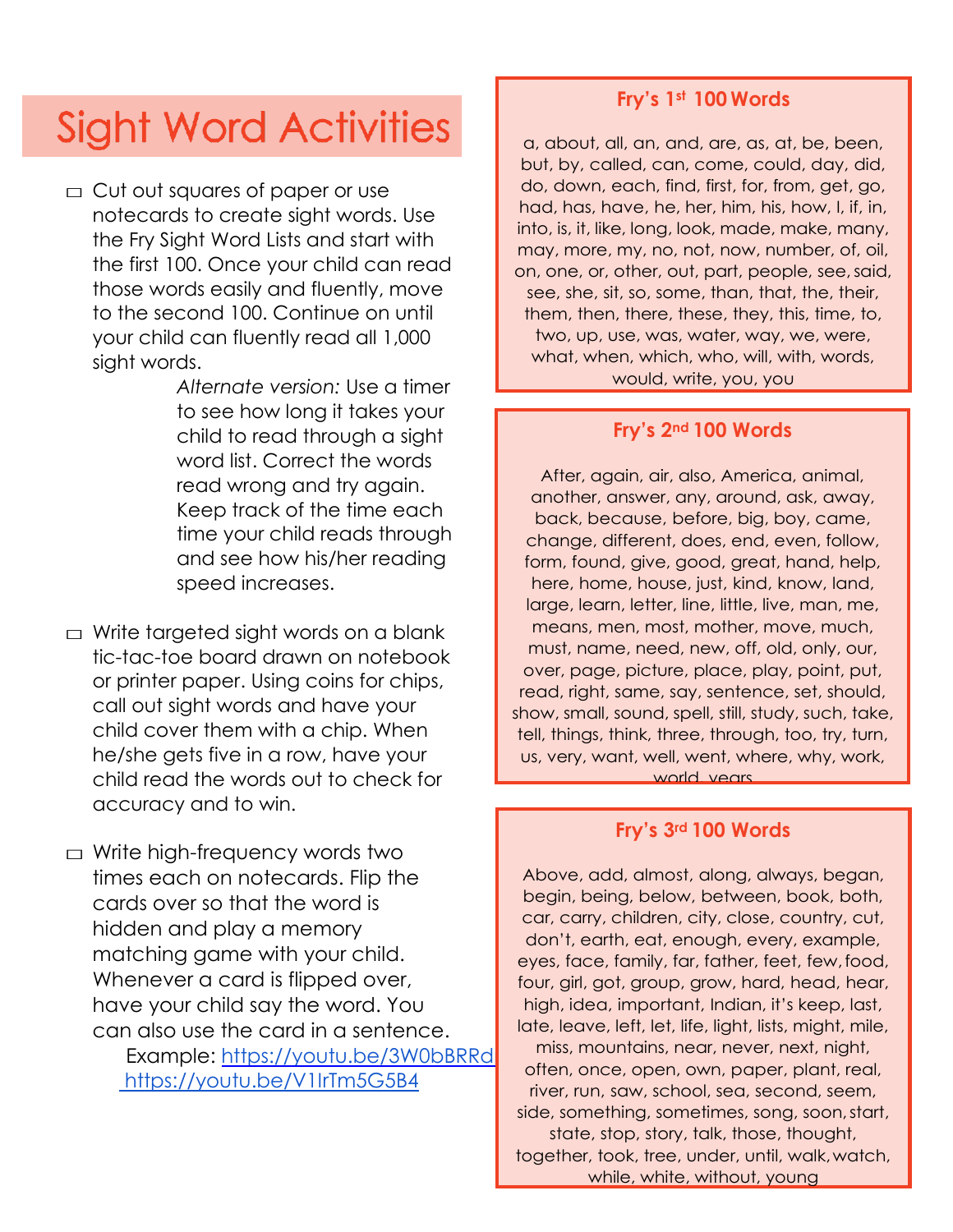- □ Write your child's sight words on notecards or squares of construction paper. Set the timer for 30 seconds and see how many sight words he/she can read. As your child reads, separate the words into a "Words I Can Read" pile and a "Words I Need Help With" pile. Review the cards in the "Words I Need Help With" pile before trying again.
- $\square$  Create cards with high-frequency spelling words. Ask your child to flip over a card, say the word, then spell the word out loud. Next, ask your child to write the word on a piece of paper and say the word aloud one more time.

Example: [https://youtu.be/nGPZ37b\\_CrM](https://youtu.be/nGPZ37b_CrM)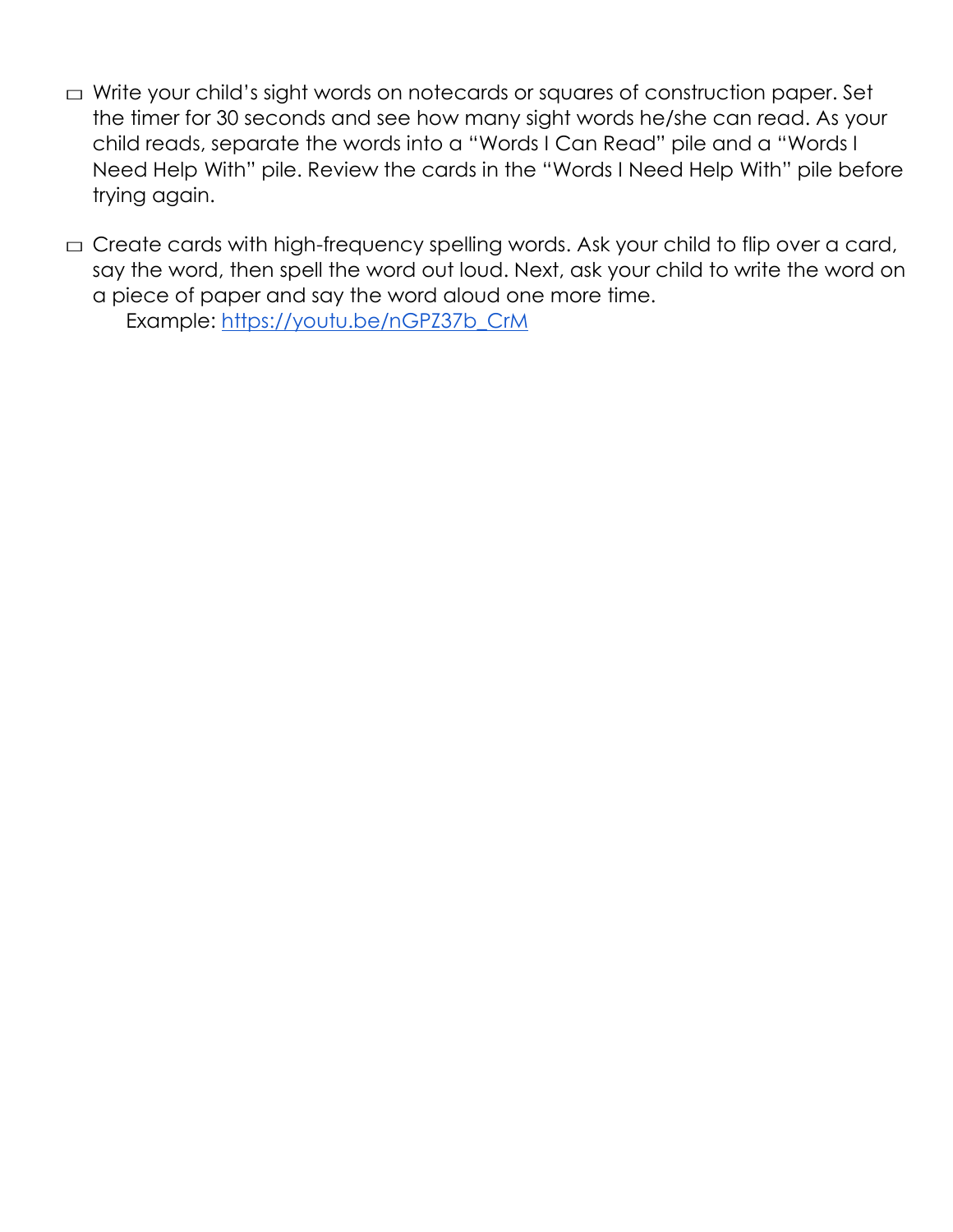# **Fluent Phrase Reading Activities**

- $\square$  Print or write out on notebook paper the lyrics of your child's favorite songs (make sure to copy the short phrases exactly). Have your child practice reading a single line until he/she can read it smoothly, then move onto the next. *Alternate version:* This activity can also be done with poetry or rhyming books. Shel Silverstein, Jack Prelutsky, Bill Martin Jr., Sandra Boynton, Dr. Seuss, and Anna Dewdney are a few of the many authors whose poems and books work with this activity.
- $\Box$  Draw a large triangle on a piece of paper. Think of a sentence you want your child to practice reading (this can be a sentence you make up, or one from a text). In the triangle, write a line for each word in the sentence, adding a word from the sentence on each line. Have your child read through the entire triangle, until he/she can read the final sentence fluently.





- $\Box$  When you read with your child, listen for where natural breaks happen. There is a musical quality to fluent reading – finding the phrasing in language can help your child break longer sentences into smaller chunks, making it easier to read.
- $\Box$  Write common phrases on notecards. Have your child practice reading the cards individually. When he/she can read them fluently, lay cards out side-by-side to make a train of phrases and have your child practice fluently reading a longer version.

**Some examples of common** *phrases* **are:**  "at the house," "here and there," "some of the people," "in a while," "must be his," "they need help," "I like it," "want to go," "it is like, "they want to." "near the end"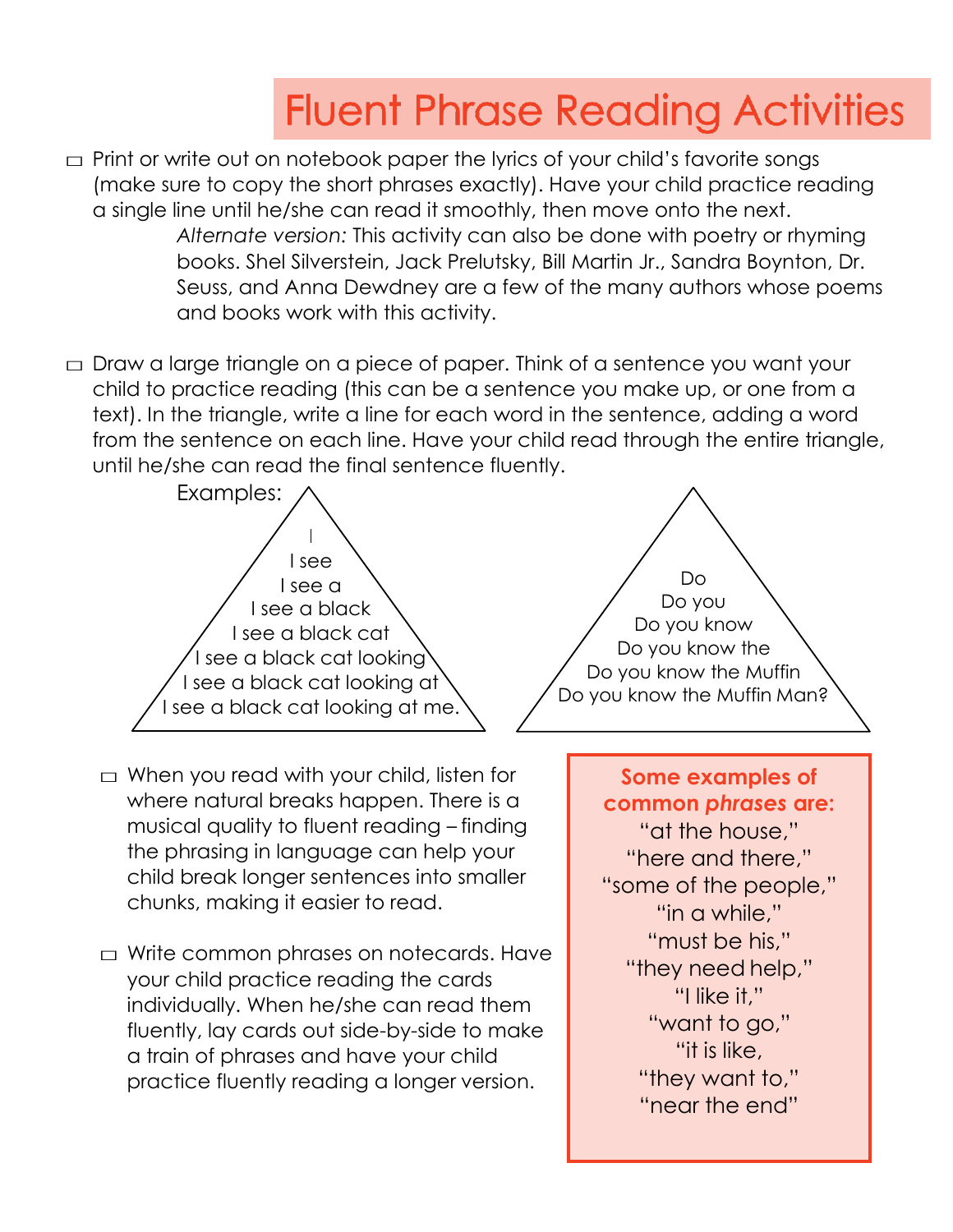### **Fluent Passage Reading**

 $\Box$  Find a page from a book at your child's independent reading level. Using a pencil, draw lines between the words where you hear a natural break. Have your child practice reading the entire passage, chunking together the words between the pencil lines as he/she reads. Once your child can fluently read the phrases, erase the pencil marks and have your child fluently read the passage.

> Example: "From then on, / every afternoon, / as soon has her mother / had left for bingo, / Matilda would toddle / down to the library. // The walk took / only ten minutes / and this allowed her / two glorious hours / sitting quietly / by herself / in a cozy corner / devouring one book after another. // When she had read / every single children's book / in the place, / she started wandering round / in search of something else."

"From then on, every afternoon, as soon as her mother had left for bingo, Matilda would toddle down to the library. The walk took only ten minutes and this allowed her two glorious hours sitting quietly by herself in a cozy corner devouring one book after another. When she had read every single children's book in the place, she started wandering round in search of something else."

 $\Box$  Timed, repeated readings help your child see that he/she is becoming a more fluent reader! Have your child read a new-tothem piece of text – a short story, poem, or several paragraphs from a chapter. The first time your child reads it, time him/her from start to finish to see how long it took. Have your child read the same piece of text several more times, timing each time, to see how much he/she is improving.

*Suggestion:* Tie this strategy to math! Let your child use graph paper to draw timed reading's final time. representations of each

### **How to find your child's fluency score:**

1. Choose a 100-word passage from a grade-level text.

2. Have your child read the passage for exactly one minute.

3. Count the total number of words your child read.

4. Subtract from that number the number of words they read wrong. That is their word count per minute (WCPM).

### **Suggested WCPM by the end of each year:**

**First grade:** 60 words read correctly **Second grade:** 90 words read **correctly** 

**Third grade:** 115 words read correctly